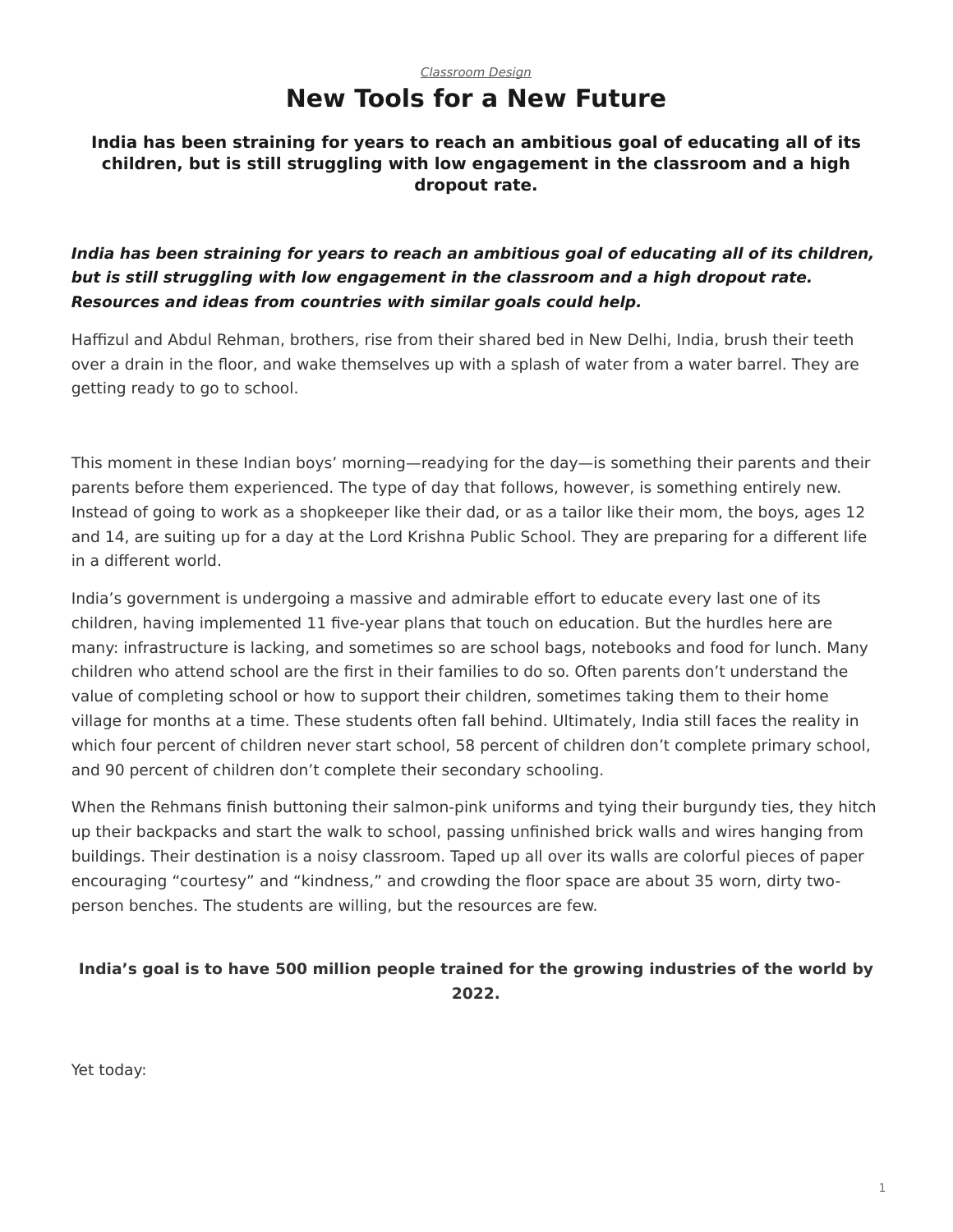# **A ROAD TO LEARNING**

As part of its most recent five-year plan, India aimed to cut dropout rates from 50 percent to 20 percent in primary schools, but failed to meet this goal when the clock ran out two years ago. Percentages and statistics like these seem like unfeeling data until one realizes that it means that nearly 1.4 million 6-to-11-year-olds are not attending school, not learning, not preparing for the jobs that their families and country will need them to do when they grow up.

The good news is that the first phase of the daunting task—just getting the children to school—has been remarkably successful, with 96 percent now enrolled, thanks to a push from the government. Infrastructure improvements—the number of schools now tops 1.4 million—have made it possible for almost all children to attend a primary school and upper primary school within walking distance. The new problem is that by graduation day, most of these gains are lost and the children are gone. Ninety percent of Indian children don't complete their secondary schooling.

India's goal is to have 500 million people trained for the growing industries of the world by 2022. How will it reach that goal given that in 2009 most of its population had only high school educations and only 10 percent of its population was going on to university? It's not for lack of desire that India is struggling to achieve its goal; the government spends the third largest amount on education after the United States and China. It's that the task it set for such a large population is so noble, complex and daunting.

**Teach for India: working to eliminate educational inequality in India.**

# **WORLD PARTNERS**

India isn't alone in this push. Other newly industrialized countries, such as China, Colombia, Sri Lanka and Bangladesh, are also racing to reform their education systems. Brazil, for example, has the same aim to universalize early childhood education as well as expand enrollments at the post-graduate level.

India isn't without hope—or help, either. As one Brookings Institute report suggested, India can partner with other countries, such as the United States, and learn from its efforts to educate its population: "The U.S. and India can achieve better learning outcomes if they pool their experience and resources – both intellectual and economic." One example of such a partnership is Teach for India, a not-for-profit modeled off of Teach for America, whose mission is to create a movement of leaders working to eliminate educational inequality in India.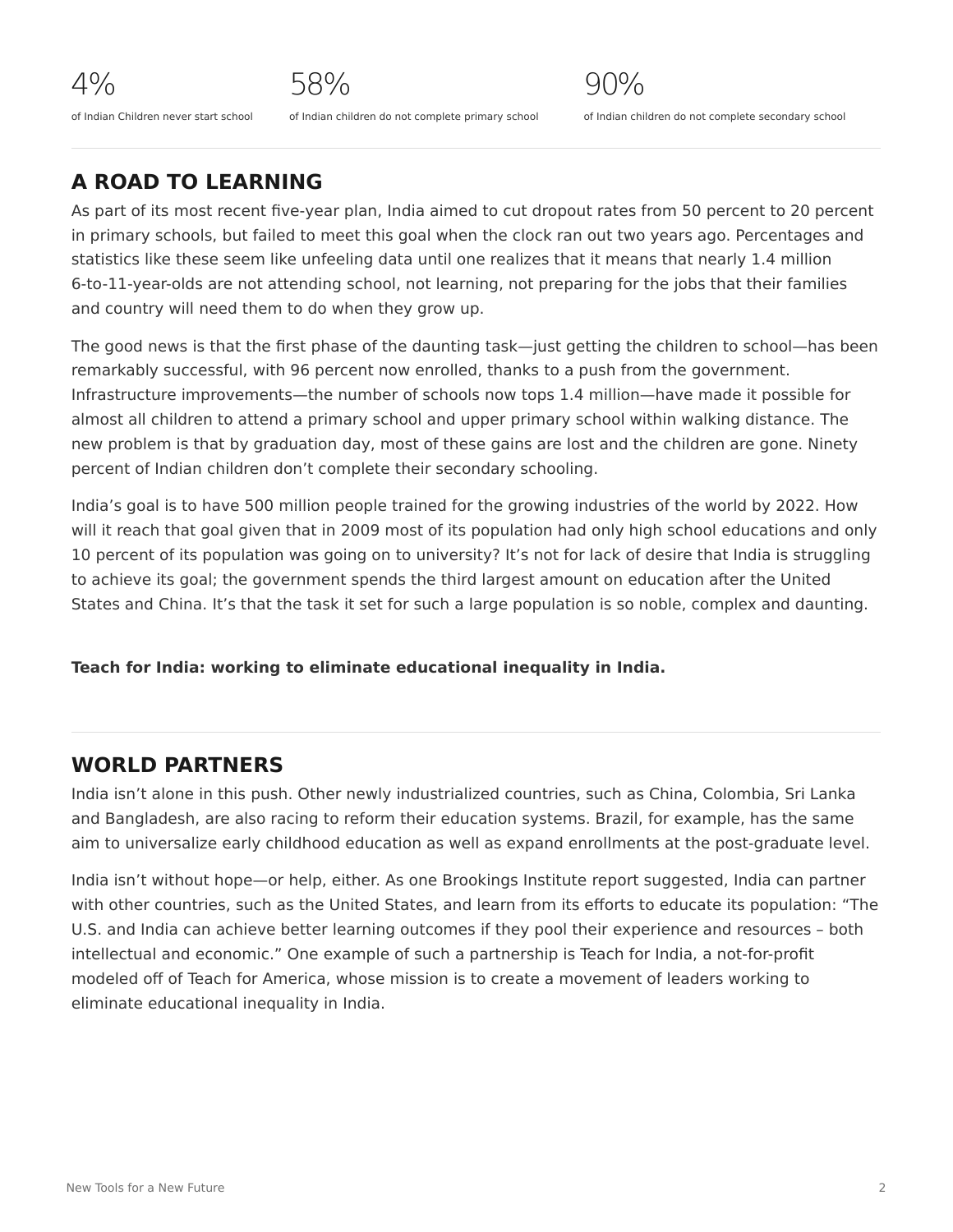The desire is that the enthusiasm of the Teach for India teachers, or fellows, who take two years out of their careers to teach and who will likely go on to work for multinational corporations, will help keep the students engaged and in school. "Everyone has a right to educa tion, so there is a high enrollment and parents are happy to send their children," says Shifali Thakkur, manager of development and alumni impact for Teach for India. It's the teachers' jobs to keep them there.

Today 1,100 fellows work with 320-plus schools to educate 40,000 students in seven cities. And each year, the organization spreads its geographic wings, adding city after city, from Mumbai to Pune to Delhi to Hyderabad to Chennai to Ahmedabad to Bengaluru. To the students, the fellows stress the importance of taking ownership of their learning, their communities and awareness of their responsibilities at the personal, community and national level. To the government teachers, who suffer from absenteeism, they lead by example.

# **SOMETHING'S MISSING**

In that same classroom in the Lord Krishna Public School, in which Abdul and Haffizul Rehman learn on their worn desks, the main teaching tool is a melamine board with scratches, dings and discoloration from marker residue. Teachers and students in other government classrooms may not be as lucky; the chalkboard at one secondary school for girls is simply a concrete wall painted with black paint. These writing surfaces make it an arduous and time-consuming task to teach. They're hard for students to see and read, and hard to erase.

The students may be eager and the teachers inspired, but they all still have to work with underperforming resources. Fifth-grade students are struggling to learn a level of comprehension of English that they should have understood three grades earlier. As Time magazine put it, "More children are going to school in India, but they're learning less."

Peter Lewchanin, general manager of the Steelcase company, PolyVision—the leading producer of e3 CeramicSteel surfaces—has visited Indian classrooms like this often, the last time in September and October of 2015 to observe the conditions of the government writing surfaces. "You can hardly read anything on the boards, they've been erased so many times," he says. "They're black with chalk marks all over them and the teachers are trying to write over that with chalk again."

Chalkboards and [whiteboards](https://www.steelcase.com/products/whiteboards/) are a classic staple of education. Teachers in India and all over the world use boards as the primary tool for teaching math, writing, literature, history, science and social studies. They also use them to display classroom administration: the date, the schedule for the day, class rules, reminders and upcoming due dates and events.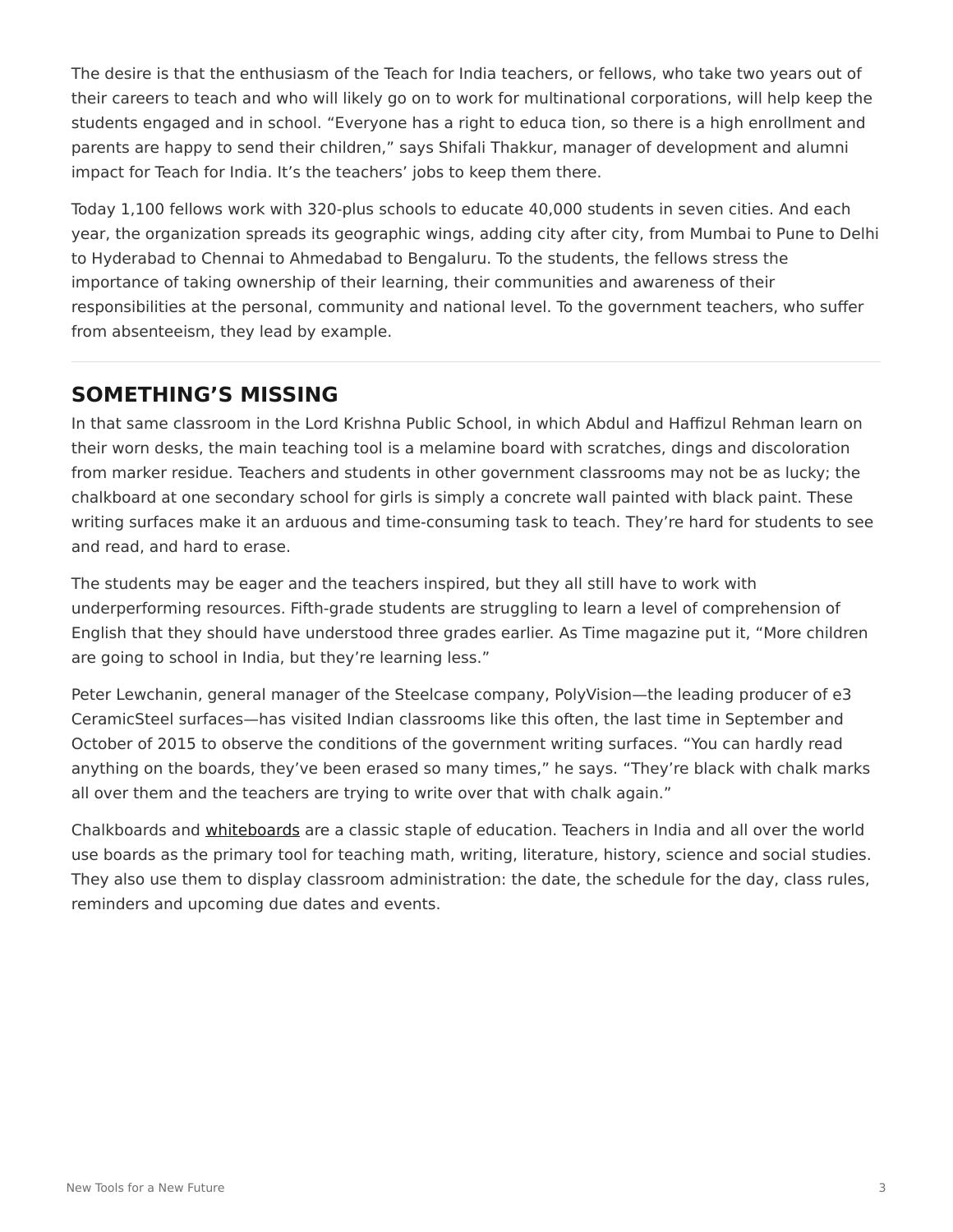Beyond teacher-to-student conveyance of information, though, large writing surfaces are also critical tools for more active learning, in which teachers invite students to stand up and do math problems with their peers. Teach for India fellows such as those in the Lord Krishna Public School and the Government Girls SR Secondary School employ engaging strategies daily. If Indian schools had boards that were easier to use, children could take a substantial role in their education. A University of Wisconsin study found that quality visual aids can improve learning by up to 200 percent. It's by engaging the material on an analog tool with their brains as well as their bodies that information is cemented more firmly in the children's minds. The medium matters.

# **HOW TO HELP**

PolyVision's Lewchanin recognizes the challenges in these schools and says, "It's always a little humbling to see the spaces that the students work in. After having gone there a number of times, the question you start to ask is, 'What can I do to help?'" One of the easiest and quickest solutions is replacing the writing surface.

Teachers that formerly used paint on concrete or scratched melamine and who get the chance to try premium writing boards find that their classrooms are revitalized. One teacher says, "It is through visual aids like drawing and labeling that my young students increase their vocabulary. Being able to erase and write very fast helps me keep up with their energy levels." With new boards, teachers are also able to leave information up on the board that students can reference while they do individual and group work, capturing information that is otherwise lost. Says another teacher, "I am able to utilize the time better now. I teach the lesson and tell students to copy the notes and when they are copying the notes, I write on the other board and keep their next exercise ready so that once they are done they don't feel restless."

# 97%

of teachers polled think that writing on boards increases learning and nearly all believe that the writing board is an essential teaching tool.

Before becoming the manager of development and alumni at Teach for India, Thakkur taught grades three and four in a low-income school. She understands the problem on a personal level. When she taught she first used one of those old blackboards until she got fed up with the headaches that the chalk dust caused and spent her own money to get a better writing surface. "After getting the whiteboard the students were able to read my handwriting and it helped them to understand the teaching better," she says. "A whiteboard makes it easier for a kid to copy what's on the board or, with their tiny hands, to write on the board."

**"My kids were very happy to see the new white, bright board in the classroom. When I ask them to solve their problems on the boards, they come running."**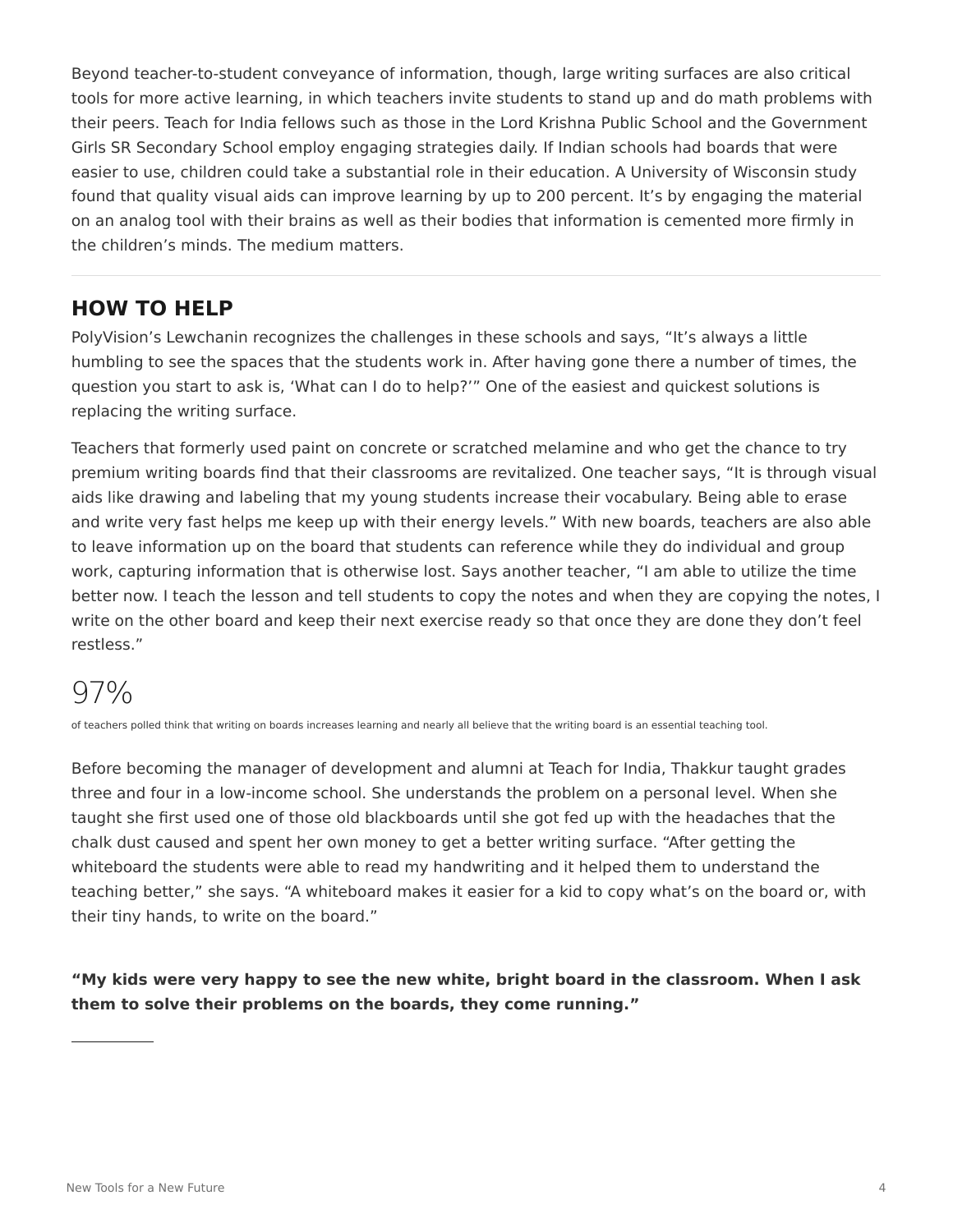#### **INDIAN TEACHER WHO HAD RECEIVED A NEW WRITING BOARD**

The average age in India is under 30, so there is a ready market for education and a vast need to supply students with the tools they need. It's a young country hungry to be more and more competitive in the market. Most of the whiteboards and chalkboards used in Indian classrooms are made of painted steel and last only about three to four years. Advanced whiteboards and chalkboards, however, endure. They are a one-time investment for schools. As Tarun Periwal, director of Whitemark Limited in New Delhi, which distributes PolyVision's e3 CeramicSteel, says, "This will be the next generation to lead the country—or the world. How good will it be if they're as educated at the start as they need to be at the finish."

In the Lord Krishna Public School classroom today, Abdul writes on a new whiteboard with red marker, solving problems and practicing his writing. Haffizul has his black marker to do the same.

So many of the world's problems seem to need macro solutions, when often it's the micro solutions, the one-to-one efforts, that work the best. For education, one quality writing surface plus one dedicated teacher seems to be the correct arithmetic for effecting positive change.

### **Making a Difference**

PolyVision, a Steelcase company, decided to donate e3 CeramicSteel whiteboards and chalkboards to schools served by Teach for India, a six-year-old non-profit modeled after Teach for America. Like its counterpart in the United States, Teach for India pairs under-resourced schools with recent university graduates for two years.

By partnering with local, Indian organizations already deep in the trenches, PolyVision was able to identify schools with real needs and engaged teachers. "We see a difference in the students when the teachers are engaged and encouraged to help their students," Shifali Thakkur, manager of development and alumni impact for Teach for India, says. "They help create more structure and even extracurricular activities." One current Teach for India fellow in a government school for girls is so passionate about poetry that she has her students participate in so-called "poetry slams," a competition in which students recite their original poetry in front of the class.

PolyVision chose to donate hundreds of its e3 CeramicSteel whiteboards and chalk-boards. The boards come with a lifetime warranty, making them long-lasting tools. They are scratch-, marker-, graffiti- and fire-resistant. What gives the boards their steadfastness is the proprietary manufacturing process, which bonds porcelain enamel to metal by fusion at a super-high temperature. The result is the prime choice around the world for demanding and highly active environments ranging from applications for writing surfaces to architectural cladding. PolyVision hopes its investment pays off with a new generation of educated children in India.